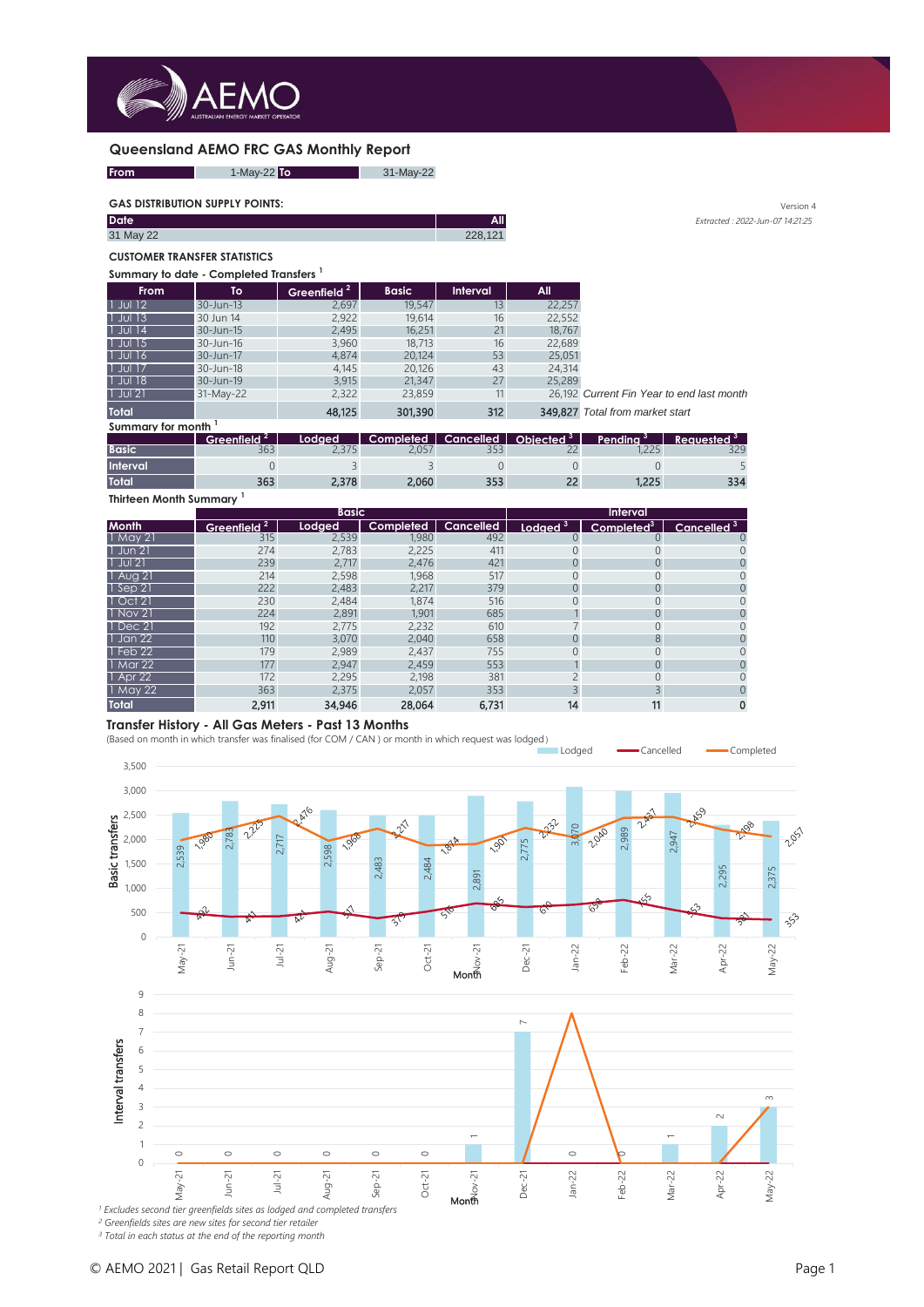

# **Queensland Interval Metered Sites - Read Substitutions**

| Month /       | Read                                                                                                | <b>Extract Date</b> |                     | <b>Allgas Energy</b>     |                    |        |                     | <b>Australian Gas Networks</b> |                    |        |
|---------------|-----------------------------------------------------------------------------------------------------|---------------------|---------------------|--------------------------|--------------------|--------|---------------------|--------------------------------|--------------------|--------|
| Year          | Type*                                                                                               |                     | <b>Actual reads</b> | <b>Substituted reads</b> | <b>Total reads</b> | % Subs | <b>Actual reads</b> | <b>Substituted reads</b>       | <b>Total reads</b> | % Subs |
| May-22        | $\mathsf D$                                                                                         | 7-Jun-22            | 3,030               | 132                      | 3,162              | 4.17   | 2,297               | 12                             | 2,309              | 0.52   |
| Apr-22        | $\mathsf{D}$                                                                                        | 2-May-22            | 2,920               | 140                      | 3,060              | 4.58   | 2,200               | 50                             | 2,250              | 2.22   |
|               | P                                                                                                   | $7 - Jun - 22$      | 2,927               | 133                      | 3,060              | 4.35   | 2,236               | 14                             | 2,250              | 0.62   |
| Mar-22        | $\mathsf D$                                                                                         | $4-Apr-22$          | 3,062               | 100                      | 3,162              | 3.16   | 2,287               | 38                             | 2,325              | 1.63   |
|               | $\mathsf{P}$                                                                                        | 2-May-22            | 3,010               | 152                      | 3,162              | 4.81   | 2,287               | 38                             | 2,325              | 1.63   |
|               | $\overline{\mathsf{F}}$                                                                             | 7-Jun-22            | 3,010               | 152                      | 3,162              | 4.81   | 2,287               | 38                             | 2,325              | 1.63   |
| Feb-22        | D                                                                                                   | 7-Mar-22            | 2,795               | 61                       | 2,856              | 2.14   | 2,089               | 11                             | 2,100              | 0.52   |
|               | $\mathsf{P}% _{0}\left( \mathsf{P}_{0}\right) ^{T}=\mathsf{P}_{0}\left( \mathsf{P}_{0}\right) ^{T}$ | 4-Apr-22            | 2,944               | 218                      | 3,162              | 6.89   | 2,265               | 60                             | 2,325              | 2.58   |
|               | F.                                                                                                  | 2-May-22            | 2,767               | 89                       | 2,856              | 3.12   | 2,091               | $\overline{9}$                 | 2,100              | 0.43   |
| Jan-22        | $\overline{D}$                                                                                      | $7-Feb-22$          | 2,969               | 193                      | 3,162              | 6.10   | 2,265               | 60                             | 2,325              | 2.58   |
|               | $\overline{P}$                                                                                      | $7-Mar-22$          | 2,944               | 218                      | 3,162              | 6.89   | 2,265               | 60                             | 2,325              | 2.58   |
|               | F.                                                                                                  | 4-Apr-22            | 2,944               | 218                      | 3,162              | 6.89   | 2,265               | 60                             | 2,325              | 2.58   |
| Dec-21        | D                                                                                                   | 4-Jan-22            | 3,096               | 66                       | 3,162              | 2.09   | 2,321               | $\overline{4}$                 | 2,325              | 0.17   |
|               | P                                                                                                   | 7-Feb-22            | 3,119               | 43                       | 3,162              | 1.36   | 2,312               | 13                             | 2,325              | 0.56   |
|               | F.                                                                                                  | 7-Mar-22            | 3,119               | 43                       | 3,162              | 1.36   | 2,312               | 13                             | 2,325              | 0.56   |
| <b>Nov-21</b> | $\mathsf D$                                                                                         | $6$ -Dec-21         | 3,028               | 32                       | 3,060              | 1.05   | 2,242               | $\,8\,$                        | 2,250              | 0.36   |
|               | $\overline{P}$                                                                                      | 4-Jan-22            | 3,023               | 37                       | 3,060              | 1.21   | 2,234               | 16                             | 2,250              | 0.71   |
|               | $\overline{F}$                                                                                      | 7-Feb-22            | 3,023               | 37                       | 3,060              | 1.21   | 2,234               | 16                             | 2,250              | 0.71   |
| Oct-21        | $\mathsf D$                                                                                         | 1-Nov-21            | 3,103               | 59                       | 3,162              | 1.87   | 2,295               | 20                             | 2,315              | 0.86   |
|               | $\mathsf{P}$                                                                                        | 6-Dec-21            | 3,121               | 41                       | 3,162              | 1.30   | 2,276               | 39                             | 2,315              | 1.68   |
|               | $\overline{F}$                                                                                      | 4-Jan-22            | 3,121               | 41                       | 3,162              | 1.30   | 2,276               | 39                             | 2,315              | 1.68   |
| Sep-21        | $\mathsf D$                                                                                         | 4-Oct-21            | 2,996               | 64                       | 3,060              | 2.09   | 2,171               | 49                             | 2,220              | 2.21   |
|               | P                                                                                                   | 1-Nov-21            | 3,029               | 31                       | 3,060              | 1.01   | 2,180               | 40                             | 2,220              | 1.80   |
|               | F.                                                                                                  | 6-Dec-21            | 3,029               | 31                       | 3,060              | 1.01   | 2,180               | 40                             | 2,220              | 1.80   |
| Aug-21        | D                                                                                                   | 6-Sep-21            | 3,129               | 33                       | 3,162              | 1.04   | 2,281               | 13                             | 2,294              | 0.57   |
|               | P                                                                                                   | 4-Oct-21            | 3,129               | 33                       | 3,162              | 1.04   | 2,250               | 44                             | 2,294              | 1.92   |
|               | F.                                                                                                  | $1-Nov-21$          | 3,129               | 33                       | 3,162              | 1.04   | 2,250               | 44                             | 2,294              | 1.92   |
| $Jul-21$      | D.                                                                                                  | 2-Aug-21            | 3,119               | 43                       | 3,162              | 1.36   | 2,280               | 14                             | 2,294              | 0.61   |
|               | $\overline{P}$                                                                                      | $6-Sep-21$          | 3,127               | 35                       | 3,162              | 1.11   | 2,265               | 29                             | 2,294              | 1.26   |
|               | F.                                                                                                  | 4-Oct-21            | 3,127               | 35                       | 3,162              | 1.11   | 2,265               | 29                             | 2,294              | 1.26   |
| <b>Jun-21</b> | $\mathsf D$                                                                                         | $5$ -Jul-21         | 3,007               | 53                       | 3,060              | 1.73   | 2,209               | 11                             | 2,220              | 0.50   |
|               | $\overline{P}$                                                                                      | 2-Aug-21            | 3,007               | 53                       | 3,060              | 1.73   | 2,184               | 36                             | 2,220              | 1.62   |
|               | F.                                                                                                  | 6-Sep-21            | 3,007               | 53                       | 3,060              | 1.73   | 2,184               | 36                             | 2,220              | 1.62   |

\*Key: D - Daily reads supplied; P - Provisional Settlement; F - Final Settlement